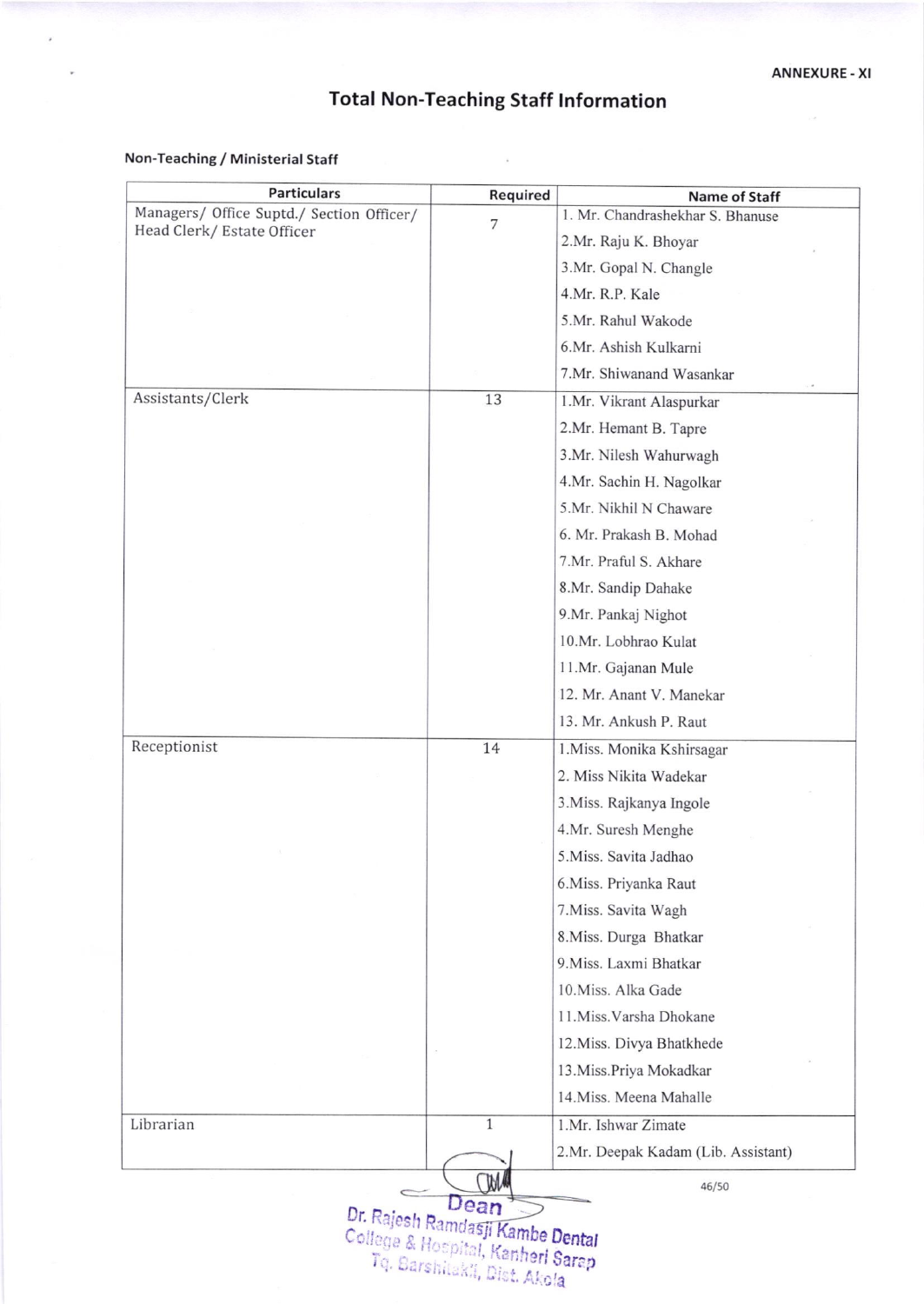|                                                                               |                                | 2. Miss. Deepali Bhendkar                 |
|-------------------------------------------------------------------------------|--------------------------------|-------------------------------------------|
| Computer Programmer<br>Data Entry Operators                                   | $\mathbf{1}$<br>$\overline{2}$ | 1.Mr. Pramod Shinde<br>1.Mr. Rahul Gawali |
| Artist                                                                        | $\mathbf{1}$                   | 1.Miss.Varsha S.Gomashe<br>. 2            |
| Photographer                                                                  | $\mathbf{1}$                   | 1.Mr. Amol Amankar                        |
|                                                                               |                                | 3.Mr. Akashay S. Mahankar                 |
|                                                                               |                                | 2.Mr. Nikhil Ingle                        |
| Radiographer                                                                  | 3                              | 1.Dr.Padmini Anbhore                      |
|                                                                               |                                | 5.Mr. Sharique A. Khan                    |
|                                                                               |                                | 4.Mr. Sachin Patil                        |
|                                                                               |                                | 3.Mr.ManojKumar Ratnaparkhi               |
|                                                                               |                                | 2.Mr. Mohd. Wajid                         |
| Dent. Hygst.                                                                  | 5                              | 1.Mr. Sajid Khan                          |
|                                                                               |                                | 10.Mr. Vishal Raut                        |
|                                                                               |                                | 9.Mr. Amit Mankani                        |
|                                                                               |                                | 8.Mr. Nitesh Patil                        |
|                                                                               |                                | 7.Mr. Mujahid Khan                        |
|                                                                               |                                | 6.Mr. Sameer Ab. Kafil                    |
|                                                                               |                                | 5.Mr. Imranullah Khan                     |
|                                                                               |                                | 4.Mr. Taliburahman Taher                  |
|                                                                               |                                | 3.Mr. Nisaroddin Khan                     |
|                                                                               |                                | 2.Mr.Kaisar Jamil                         |
| Dent. Tech. (Dental Mechanic)                                                 | 10                             | 1.Mr.Usman Ghani                          |
|                                                                               |                                | 20. Miss. Deepa Rahate                    |
|                                                                               |                                | 19.Mr. Rajesh Sarode                      |
|                                                                               |                                | 18. Miss. Anita Bhendakar                 |
|                                                                               |                                | 17.Mr. Dinesh Bhendakar                   |
|                                                                               |                                | 16.Mr. Shankar Wankhade                   |
|                                                                               |                                | 15.Mr. Kishor Kolhe                       |
|                                                                               |                                | 14.Mr.Shyam Thakre                        |
|                                                                               |                                | 13. Miss. Sunita Kulat                    |
|                                                                               |                                | 12.Mr. Mahesh Unhale                      |
|                                                                               |                                | 11.Mr. Nilesh Wahurwagh                   |
|                                                                               |                                | 10.Mr. Shekhar R. Wankhade                |
|                                                                               |                                | 9.Mr. Pawan P. Awghad                     |
|                                                                               |                                | 8.Mr. Rohot R. Malani                     |
|                                                                               |                                | 7.Mr. Vishal R. Kohare                    |
|                                                                               |                                | 6.Mr. Mohon G. Katholkar                  |
|                                                                               |                                | 5.Mr. Swapnil S. Dixit                    |
|                                                                               |                                | 4.Mr.Sumit N. Talotkar                    |
| dental college / Clinic / Hospital                                            |                                | 3.Mr. Sumit S. Yande                      |
| (minimum Class10th Pass) experience in                                        |                                | 2.Mr. Sagar H. Shewale                    |
| C.S.A.(Chair side Attendant) / DORA/ANM<br>/ Para Medical staff with 6 months | 20                             | 1.Mr. Shrikant N. Talokar                 |

Dr. Rajesh Ramdasji <mark>Kambe Dental</mark><br>College & Hospital, Kanher**i Sarap**  $| \cdot \text{e} |$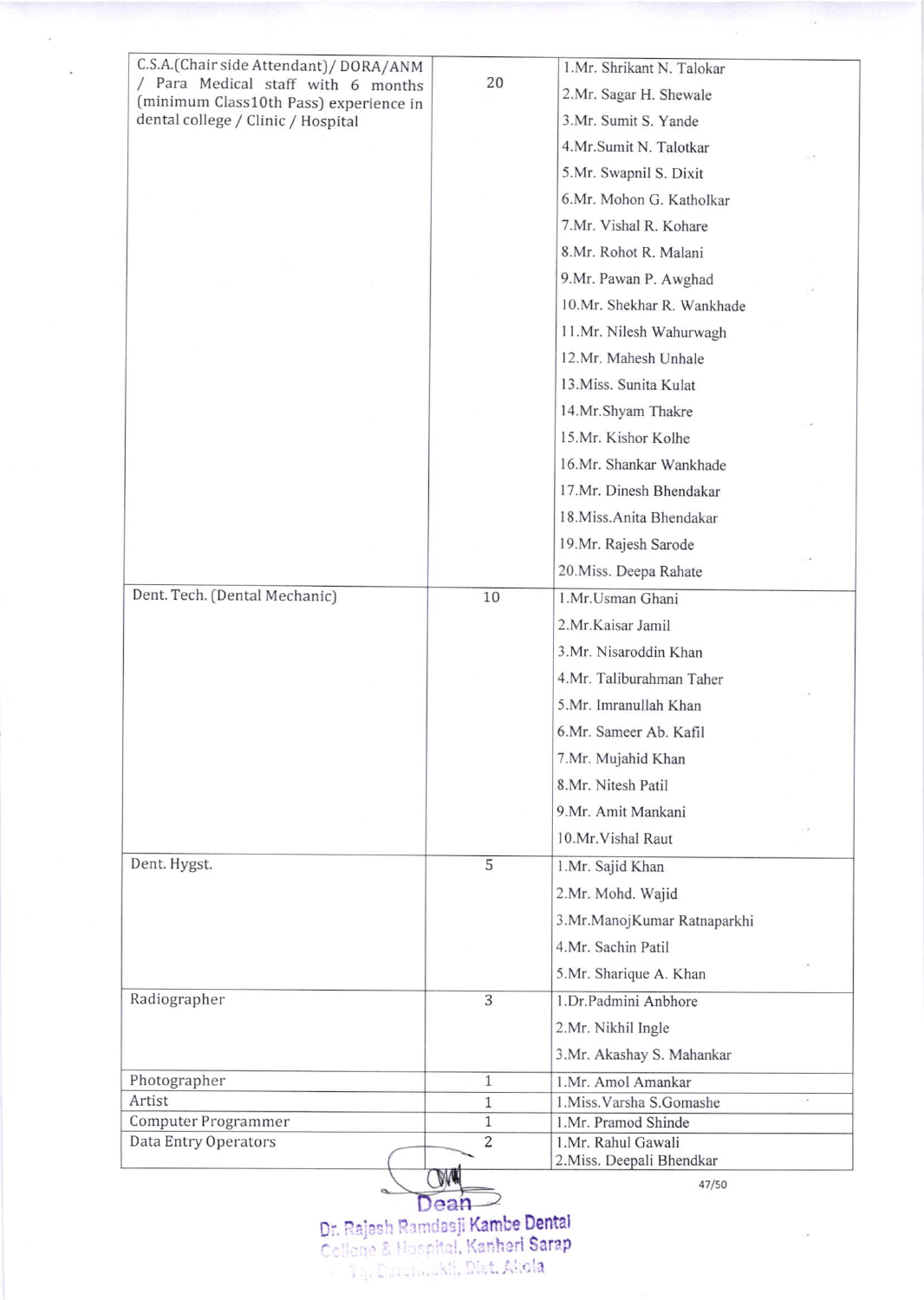| 1.Mr. Annad D. Gaikwad<br>1.Mr. Yogesh P. Pawar<br>2.Mr. Mukesh R. Sarode<br>3.Mr. Mangal Baiswar<br>4.Mr. Gorakhnath Ingle<br>1.Mr. Gopal Ingle<br>2.Mr. Praful Talokar<br>1.Mr. Sahebrao Surte<br>1.Jakirbin Hatam<br>1.Mr. Mangesh B. Bhatkar<br>1.Mr. Anup D. Karale<br>2.Mr. Vaibhav B. Mahalle<br>3.Mr. Shipad N. Tarale<br>1.Mr. Santosh Kalosia<br>2.Mrs. Nirmala Kalosia<br>3.Mr. Mangesh A. Waghmare<br>4.Mr. Sandip S. Gedam<br>5.Mr. Dinkar Deshmukh<br>6.Mr.Roshan Solonke<br>7.Mr. Bhushan K Lonare<br>8.Mr. Vivek Suple |
|----------------------------------------------------------------------------------------------------------------------------------------------------------------------------------------------------------------------------------------------------------------------------------------------------------------------------------------------------------------------------------------------------------------------------------------------------------------------------------------------------------------------------------------|
|                                                                                                                                                                                                                                                                                                                                                                                                                                                                                                                                        |
|                                                                                                                                                                                                                                                                                                                                                                                                                                                                                                                                        |
|                                                                                                                                                                                                                                                                                                                                                                                                                                                                                                                                        |
|                                                                                                                                                                                                                                                                                                                                                                                                                                                                                                                                        |
|                                                                                                                                                                                                                                                                                                                                                                                                                                                                                                                                        |
|                                                                                                                                                                                                                                                                                                                                                                                                                                                                                                                                        |
|                                                                                                                                                                                                                                                                                                                                                                                                                                                                                                                                        |
|                                                                                                                                                                                                                                                                                                                                                                                                                                                                                                                                        |
|                                                                                                                                                                                                                                                                                                                                                                                                                                                                                                                                        |
|                                                                                                                                                                                                                                                                                                                                                                                                                                                                                                                                        |
|                                                                                                                                                                                                                                                                                                                                                                                                                                                                                                                                        |
|                                                                                                                                                                                                                                                                                                                                                                                                                                                                                                                                        |
|                                                                                                                                                                                                                                                                                                                                                                                                                                                                                                                                        |
|                                                                                                                                                                                                                                                                                                                                                                                                                                                                                                                                        |
|                                                                                                                                                                                                                                                                                                                                                                                                                                                                                                                                        |
|                                                                                                                                                                                                                                                                                                                                                                                                                                                                                                                                        |
|                                                                                                                                                                                                                                                                                                                                                                                                                                                                                                                                        |
|                                                                                                                                                                                                                                                                                                                                                                                                                                                                                                                                        |
|                                                                                                                                                                                                                                                                                                                                                                                                                                                                                                                                        |
|                                                                                                                                                                                                                                                                                                                                                                                                                                                                                                                                        |
|                                                                                                                                                                                                                                                                                                                                                                                                                                                                                                                                        |
| 9.Mr. Prashant Wankhade                                                                                                                                                                                                                                                                                                                                                                                                                                                                                                                |
| 10.Mr. Kundan B. Rathod                                                                                                                                                                                                                                                                                                                                                                                                                                                                                                                |
| 11.Mr. Kumal Bamnet                                                                                                                                                                                                                                                                                                                                                                                                                                                                                                                    |
| 12.Mr. Imran Mirza                                                                                                                                                                                                                                                                                                                                                                                                                                                                                                                     |
| 13.Mr. Krishnkumar Kochar                                                                                                                                                                                                                                                                                                                                                                                                                                                                                                              |
| 14.Mr. Shubham Karale                                                                                                                                                                                                                                                                                                                                                                                                                                                                                                                  |
| 15.Mr. Praful Pore                                                                                                                                                                                                                                                                                                                                                                                                                                                                                                                     |
| 16.Mr. Nilesh Hingne                                                                                                                                                                                                                                                                                                                                                                                                                                                                                                                   |
| 17.Mr. Praful Wanare                                                                                                                                                                                                                                                                                                                                                                                                                                                                                                                   |
| 1.Mrs. Deepali Kulat                                                                                                                                                                                                                                                                                                                                                                                                                                                                                                                   |
| 2. Miss. Dipali Bhendkar                                                                                                                                                                                                                                                                                                                                                                                                                                                                                                               |
| 3. Miss. Uma Ramchaware                                                                                                                                                                                                                                                                                                                                                                                                                                                                                                                |
| 4.Mr. Ajay Unhale                                                                                                                                                                                                                                                                                                                                                                                                                                                                                                                      |
| 5.Mr. Dinesh Bhendkar                                                                                                                                                                                                                                                                                                                                                                                                                                                                                                                  |
| 6. Miss. Anita Bhendkar                                                                                                                                                                                                                                                                                                                                                                                                                                                                                                                |
| 7.Mr. Vijay Satinge                                                                                                                                                                                                                                                                                                                                                                                                                                                                                                                    |
| 8.Mr. Samadhan Borkar                                                                                                                                                                                                                                                                                                                                                                                                                                                                                                                  |
| 9. Mrs. Neeta Borkar                                                                                                                                                                                                                                                                                                                                                                                                                                                                                                                   |
| 10.Mrs. Meena Mokadkar                                                                                                                                                                                                                                                                                                                                                                                                                                                                                                                 |
| 11.Mrs. Laxmi Bhatkar                                                                                                                                                                                                                                                                                                                                                                                                                                                                                                                  |
| 12.Mrs. Durga Bhatkar                                                                                                                                                                                                                                                                                                                                                                                                                                                                                                                  |
|                                                                                                                                                                                                                                                                                                                                                                                                                                                                                                                                        |
| 48/50                                                                                                                                                                                                                                                                                                                                                                                                                                                                                                                                  |
| Dr. Rajesh Ramdasji Kambe Dental                                                                                                                                                                                                                                                                                                                                                                                                                                                                                                       |
| College & Hospital, Kanheri Sarap                                                                                                                                                                                                                                                                                                                                                                                                                                                                                                      |
|                                                                                                                                                                                                                                                                                                                                                                                                                                                                                                                                        |

 $\sim$ 

l,